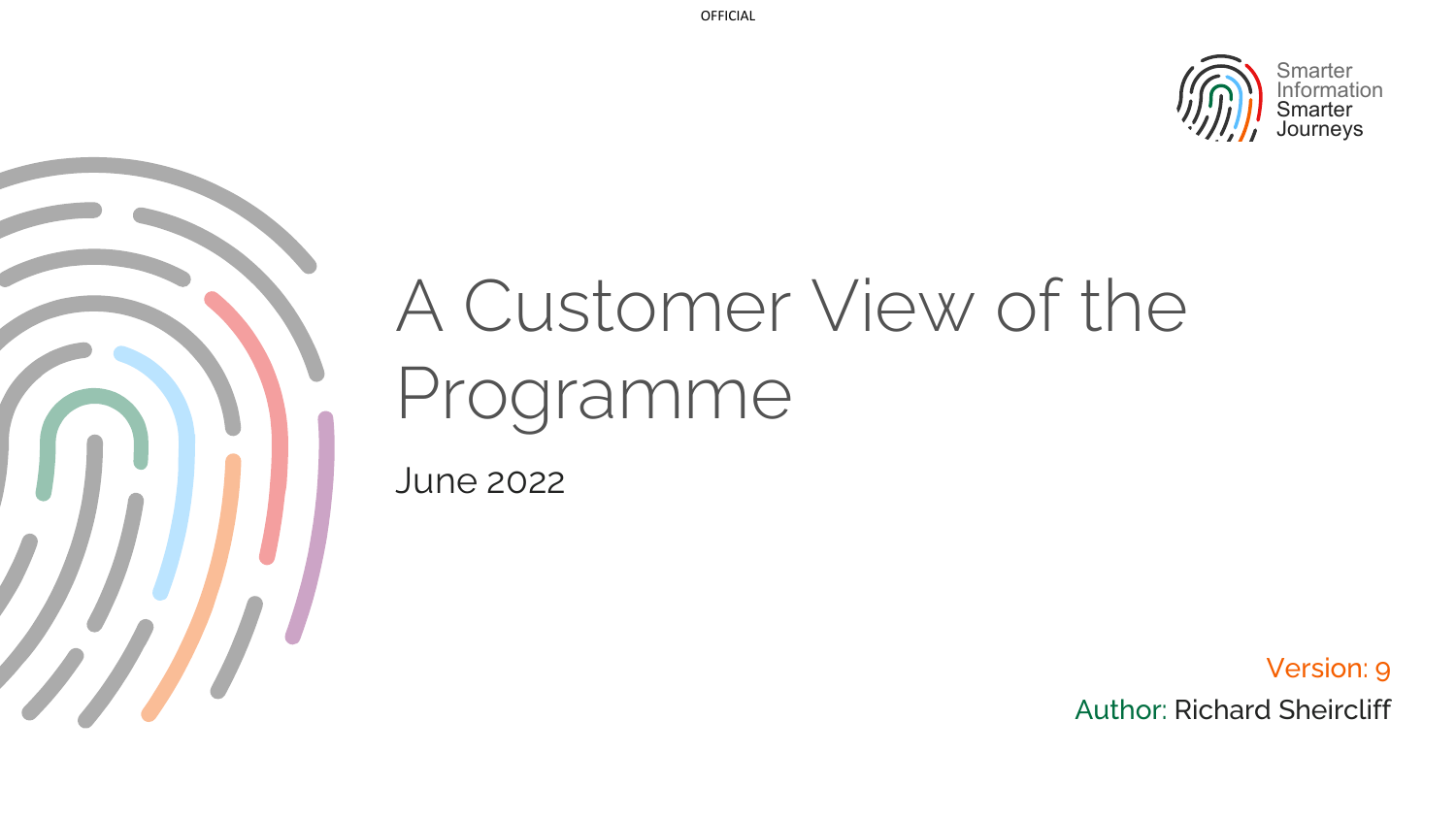OFFICIAL

What do our customers think about how we provide them information?

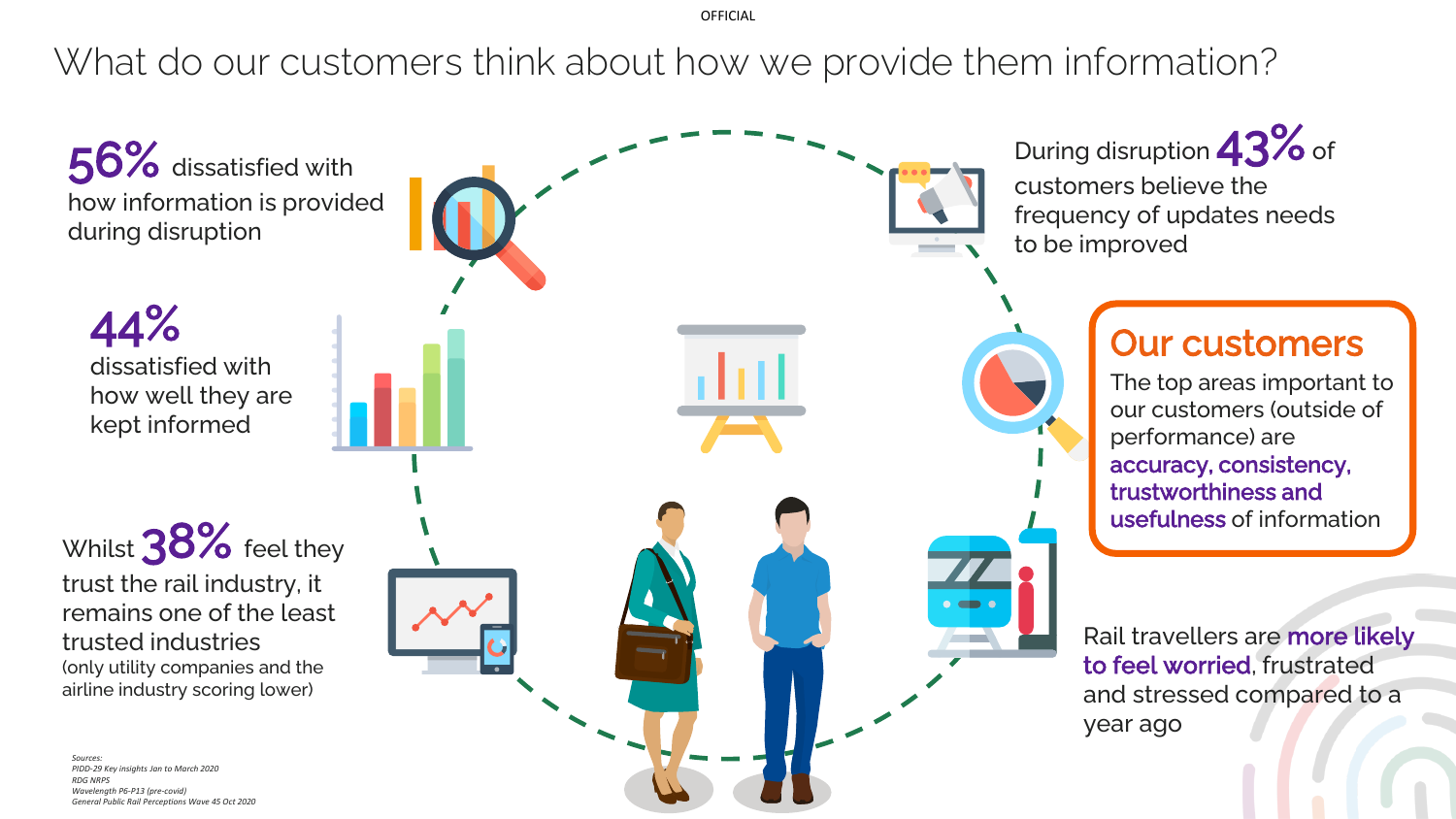OFFICIAL

# What is the Smarter Information Programme?

## *Our vision is "providing customers with all the information they want, when and how they want it"*

The ultimate goal is to achieve a sustainable step-change in customer experience through the provision of better customer information

### WHAT IS THE SMARTER INFORMATION PROGRAMME?

- Industry collaborative effort
- Opportunity to fix long-standing issues, including information inconsistencies, technical deficiencies and process inefficiencies
- A programme of activity to enhance all aspects of customer information and put it at the top of the industry agenda

### WHAT DOES PROGRAMME SUCCESS LOOK & FEEL LIKE?

- Delivering a collaborative industry plan that responds to known customer pain points and removes duplication
- Enhancing the customer experience, with personalised and real time information
- Measurable impact and benefit to customers and the industry, including improved accuracy, consistency and continuity
- Establishing and increasing industry capability and continuous improvement

## WHAT IS THE FUTURE VISION & AMBITION?

- Creating a self-serve and real-time customer offering
- Building a culture of industry change, insight driven decisions and investment for customer information
- The whole network and multi modal working together for the customer
- Customers get answers and resolution first time, every time
- We measure ourselves and are transparent with performance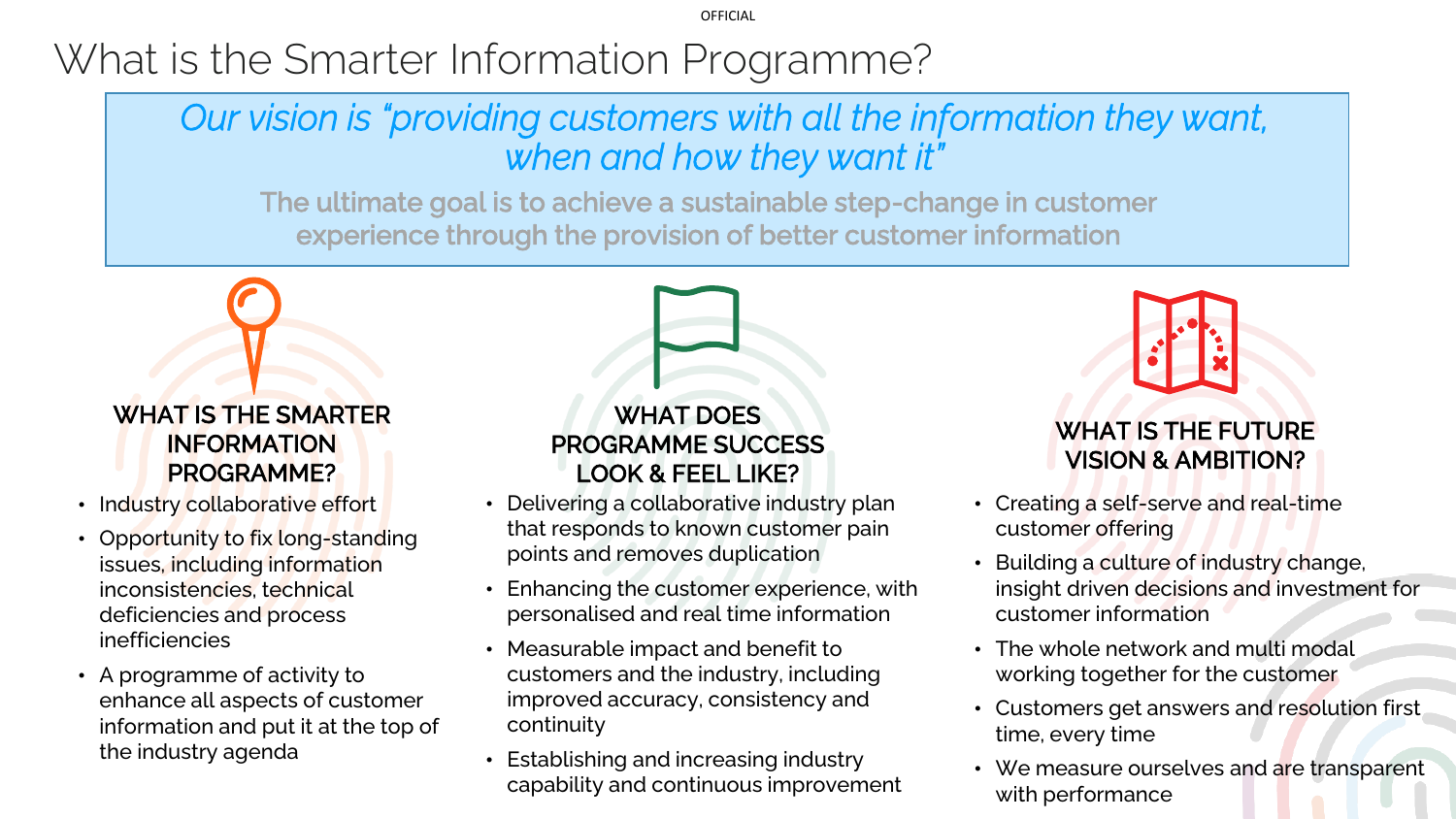#### **OFFICIAL**

# Why will it be different this time?

Previous programmes have tried to transform customer information and not been successful; we have taken significant steps to address this:



- We have a **clear mandate** from the reports published by the ORR and RDG in 2019
- We have made a series of commitments to the ORR and they are holding us to account
- Everything we are doing is based on extensive customer research and insight

- The programme is **Cross-industry** led, by RDG, TOCs and NR
- We have identified the **root cause of issues** and set-up a wide range of work packages across people, process and technology
- We have a **lean and effective** project management approach that is focused on value rather than reporting

We have set it up the right way  $\bigcup_{\alpha}$  We are clear on the challenges we face and are mitigating risks

- We are clear that in order **to deliver** on the mandate we will require funding and are engaging with the DfT
- Across the many TOCs, owning groups, 3<sup>rd</sup> party suppliers and retailers and NR Regions and Routes, we are aware of the need to build a consensus and are engaging widely accordingly

#### We are bringing the industry with us

- We have extensive stakeholder engagement at a work package level with TOCs, 3rd Party Retailers, Transport Focus, ORR, RDG and NR
- We are connected in with other **industry initiatives** and understand the dependencies
- We are accountable to **multiple** industry governance forums to ensure alignment and control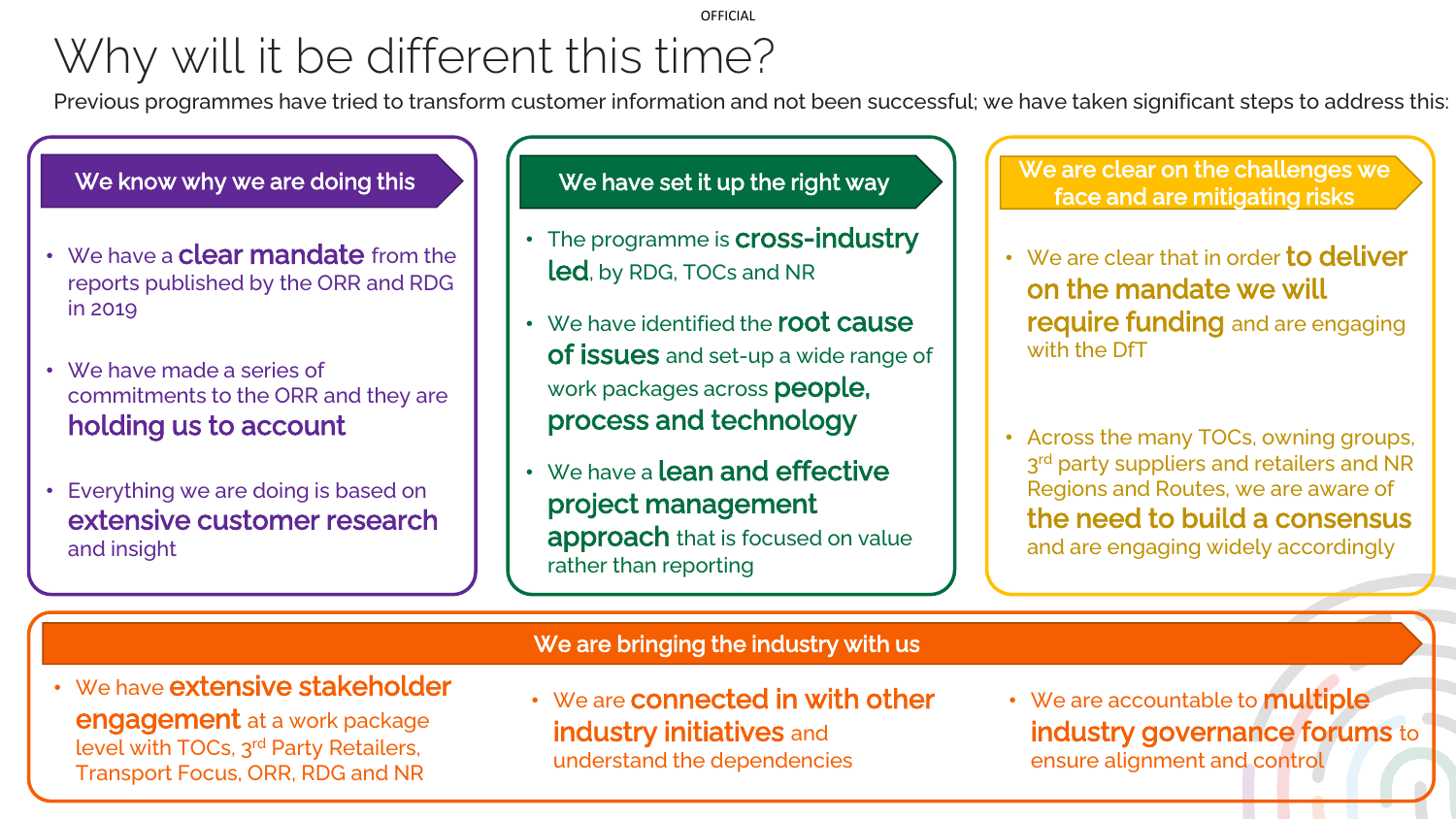

\*Taken from industry Wavelength programme  $\bullet$ 

Onboard When speaking to industry staff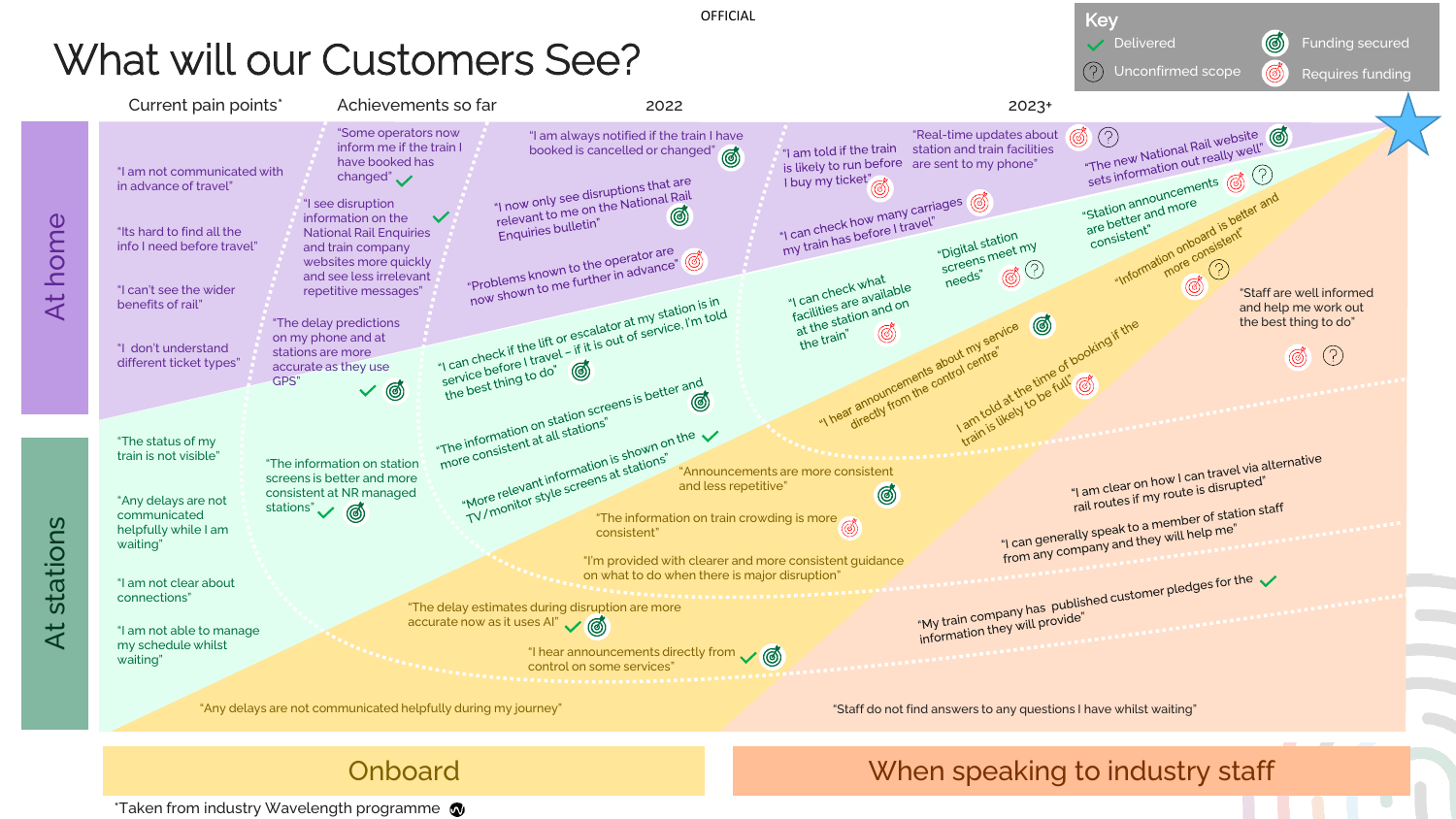# How will we deliver this?